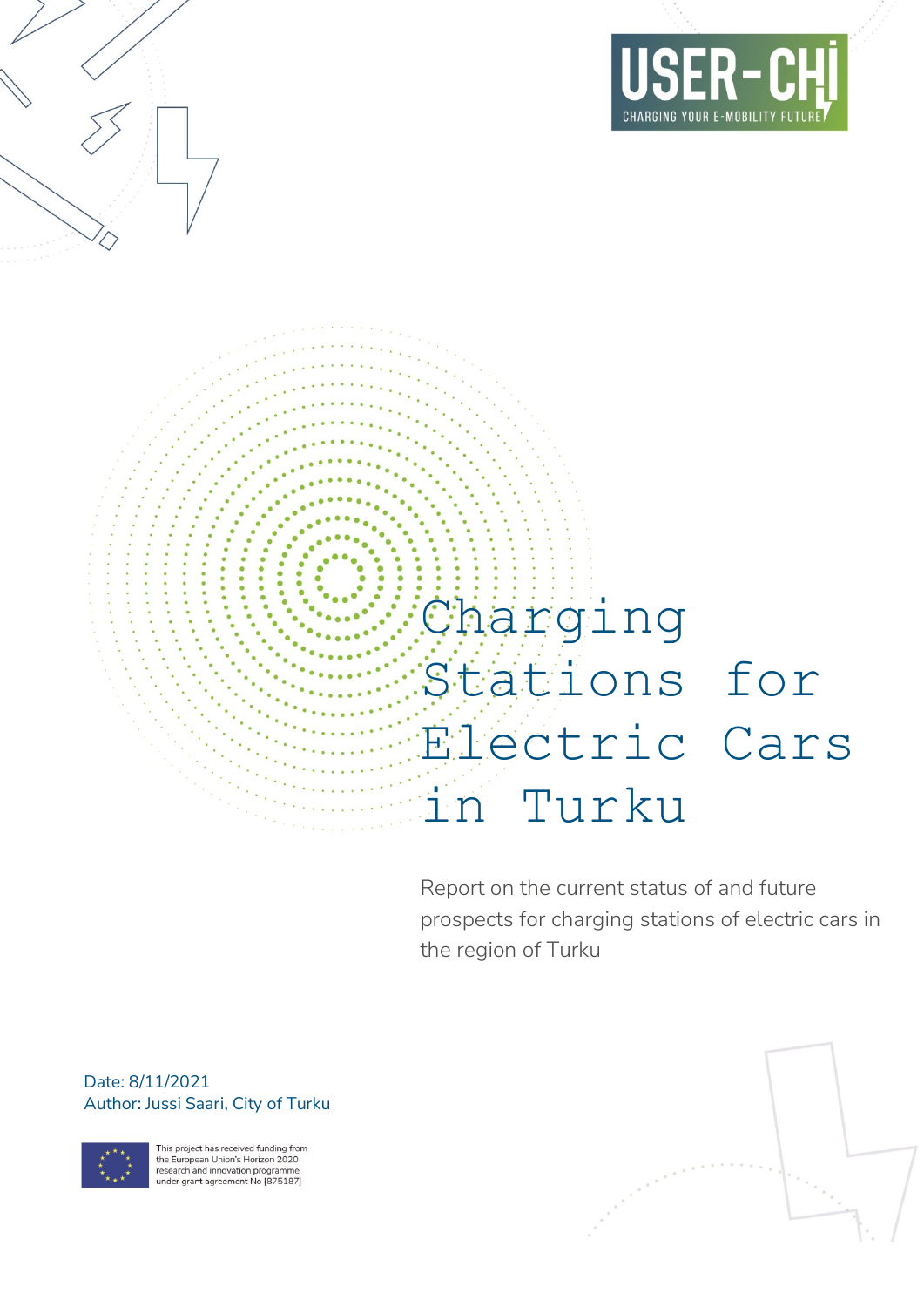

## **Report on the charging stations for electric cars in Turku**

As is the case for most of the biggest cities in Finland, despite some local shortages, the city of Turku has a sufficient number of public charging stations in relation to the number of electric cars and plug-in hybrids in use. On the main entrance ways with busy traffic, fast charging stations can be overcrowded due to, for example, increased taxi traffic. Currently, the most significant bottleneck for wider-scale deployment of electric cars are housing cooperatives which are lacking behind in introducing charging stations, although progress is luckily being made. The introduction of new charging stations is accelerated by the exponential growth of the market for electric cars as well as the new The Land Use and Building Act 733/2020.

#### **Public charging stations in Turku**

At the moment of writing this (24.5.2021), there are altogether 185 charging stations situated in 51 different locations in the city Turku. Majority of the charging stations are Type-2 charging points with a maximum power supply of 22kW. However, DC charging stations with power supply of over 50kw are becoming more common, especially among certain operators. Approximately half of the fast-charging stations are equipped with CCS plugs and the other half with CHAdeMO plugs. When it comes to the new fast chargers, most of them are equipped with CCS. Super-fast charging stations with power supply of over 100kW have been introduced to the cityscape within the past few months and they are likely to become more common as newer electric cars are able to utilise faster charging rates.

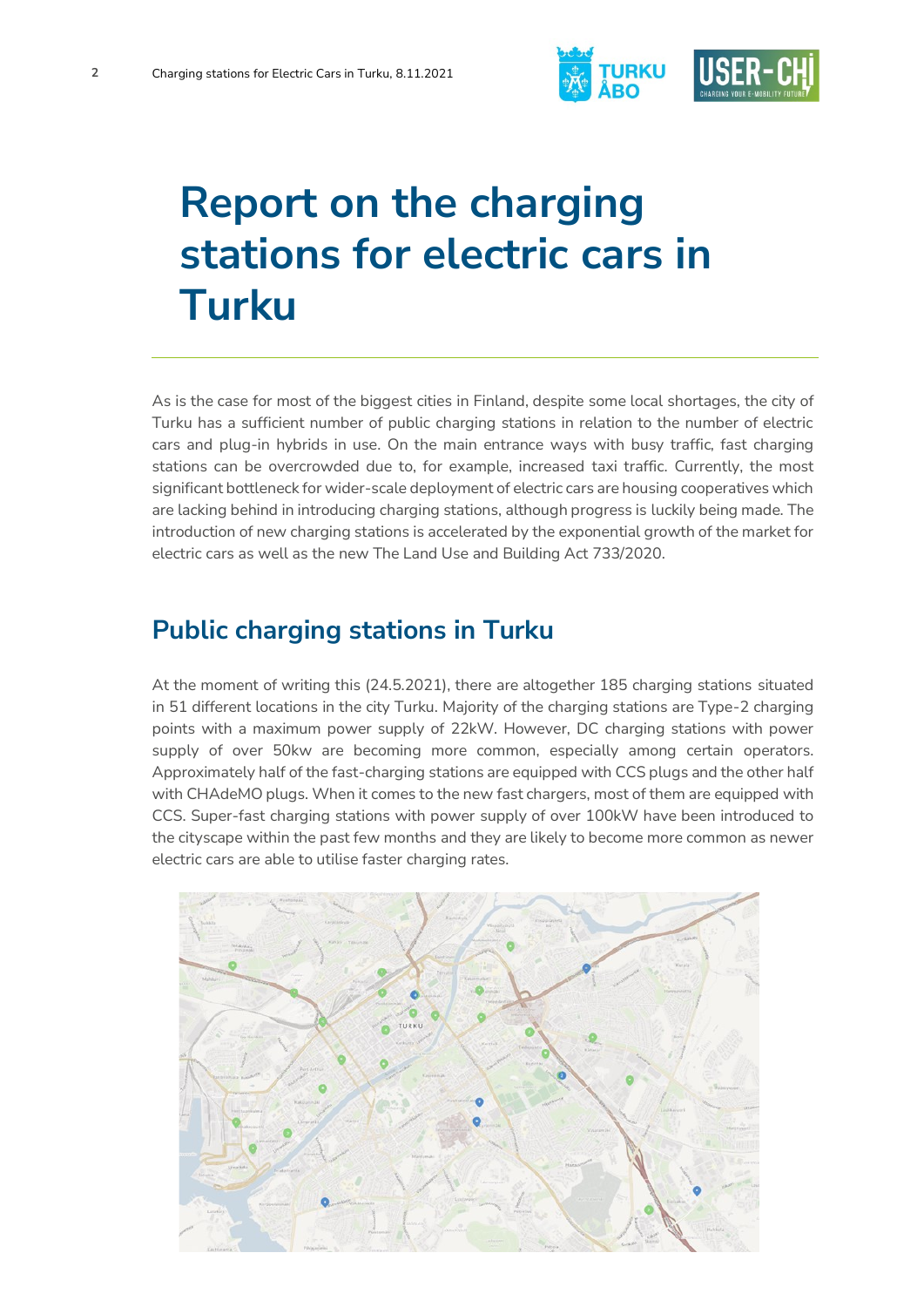



THE NUMBER AND LOCATION OF CHARGING STATIONS ARE FROM THE WEBSITE LATAUSKARTTA.FI WHICH IS UPDATED BY SÄHKÖAUTOILIJAT RY

In Turku, the largest owners of charging stations are Kesko and Aimo-Park. These companies operate approximately one third of all the charging stations in Turku. Other large owners include Hesburger, Turku Energia, S Group and Lidl. The largest charging station service provider in Turku (and in Finland) is Virta which provides its customers with charging stations and an application for operating the station as well as the payment transactions. While similar services are also provided by Fortum C&D, so far there are not that many of those available in Turku when compared to, for example, Helsinki. Kesko also has its own charging service K-lataus.

Most public charging stations in Turku are not free of charge to use. All the charging station owners interviewed for this report (K-lataus, Aimo Park, Lidl, S Group, Hesburger) considered charging stations as an extra service used largely to attract customers to their other services. For now, Lidl has kept its charging stations free of charge meaning that the company does not receive any revenues from them. However, some operators see fast and super-fast charging stations as an important part of their future business operations. Super-fast charging stations provide a refuelling-like experience for electric cars users, enabling them to charge 50 to 80 % of their battery capacity while having a cup of coffee.

As for the price of charging, there is a lot of local variation, starting from completely free of charge usage to approximately  $\epsilon$  0,50 per kilowatt-hour. A driver charging a car does not usually pay for the electricity, rather the payment consists of electricity transfer fees. The quicker the charger used, the more expensive the charging fee usually is. The payment system for quicker chargers is also often dependent on time, resulting in faster turnover rates at charging stations. The biggest variations in pricing are caused by changes in electricity prices and in business models.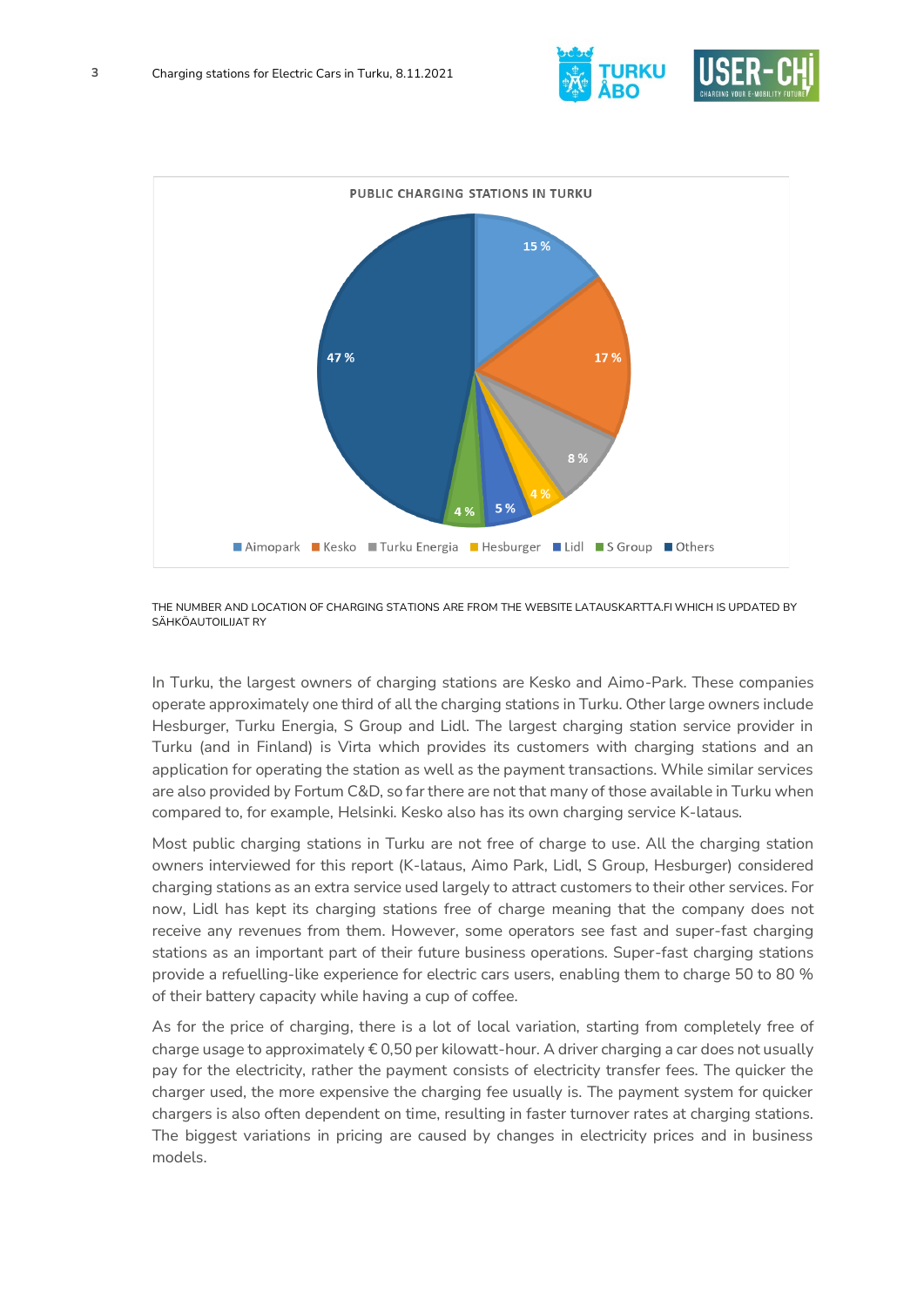

### **Charging stations in housing cooperatives**

The status of charging stations in housing cooperatives was explored based on the information received from TVT Rental Housing and VASO as well as the grants awarded by The Housing Finance and Development Centre of Finland (ARA) for charging station installation. Representative of the Finnish Real Estate Federation was also interviewed to get a better idea of the status of charging stations in housing cooperatives. While the amount of data was relatively small, it can be used to make observations and examine the overall picture with reasonable accuracy.

It is natural that the charging speed of charging stations in housing cooperatives is lower than that of public charging stations. In many cases, the first charging point is paid for by the owner of an electric or hybrid car and the charger is installed on a car heating pole. However, this is only a temporary solution as heating poles cannot support multiple charging points with a power supply of over 2kW. This means that a proper power grid supporting charging stations needs to be installed.

The most common output levels for charging stations in housing cooperatives are 1,8 kW, 3,7kW, 7,4kW or 11/22kW (11/22kW refers to a charging point with its own 32A fuse and two charging sockets making it possible to charge two cars at the same time). These charging power levels are sufficient for charging an average electric car overnight for daily commuting. (In the table below, the value for kWh/kilometre is 15kWh/100km based on an estimate on Motiva's website, reference available on the final page).

| <b>Fuse</b> | <b>Output power (kW)</b> |     | Distance (km) 4 hr charging Distance (km) 10 hr charging |
|-------------|--------------------------|-----|----------------------------------------------------------|
| 1x8A        | 1,8                      | 48  | 120                                                      |
| 1x16A       | 3,7                      | 99  | 247                                                      |
| 1x32A       | 7.4                      | 197 | 493                                                      |
| 3x32A       | 22                       | 587 | 1467                                                     |

As can be seen from the table, even the lowest output levels can provide enough power to charge a car overnight so that normal commuting is not a problem. However, when charging needs to be completed quickly and for a longer drive, the lowest output powers become insufficient. If a housing cooperative wants to fulfil both needs, it needs to install a highperforming charging station or divide charging points into faster and slower points, making the total investment smaller. A popular choice is to install the majority of charging points with 1,8 or 3,7 kW chargers and a few with 22 kW chargers for shared usage. This makes it possible to keep the costs as well as the electricity connection reasonable. It is also possible to receive an increased grant from The Housing Finance and Development Centre of Finland (ARA) if half of the installed charging points have an output power of 11 kW or more.

While many housing cooperatives could also open-up their charging stations for public usage, this option is hampered by the residents' volition to keep their parking spaces in private use at all times. Consequently, many housing cooperative charging stations remain empty during the daytime when residents are at work with their cars. In addition to shared charging stations, electric cars pave the way for car sharing as there is no need to worry about refuelling.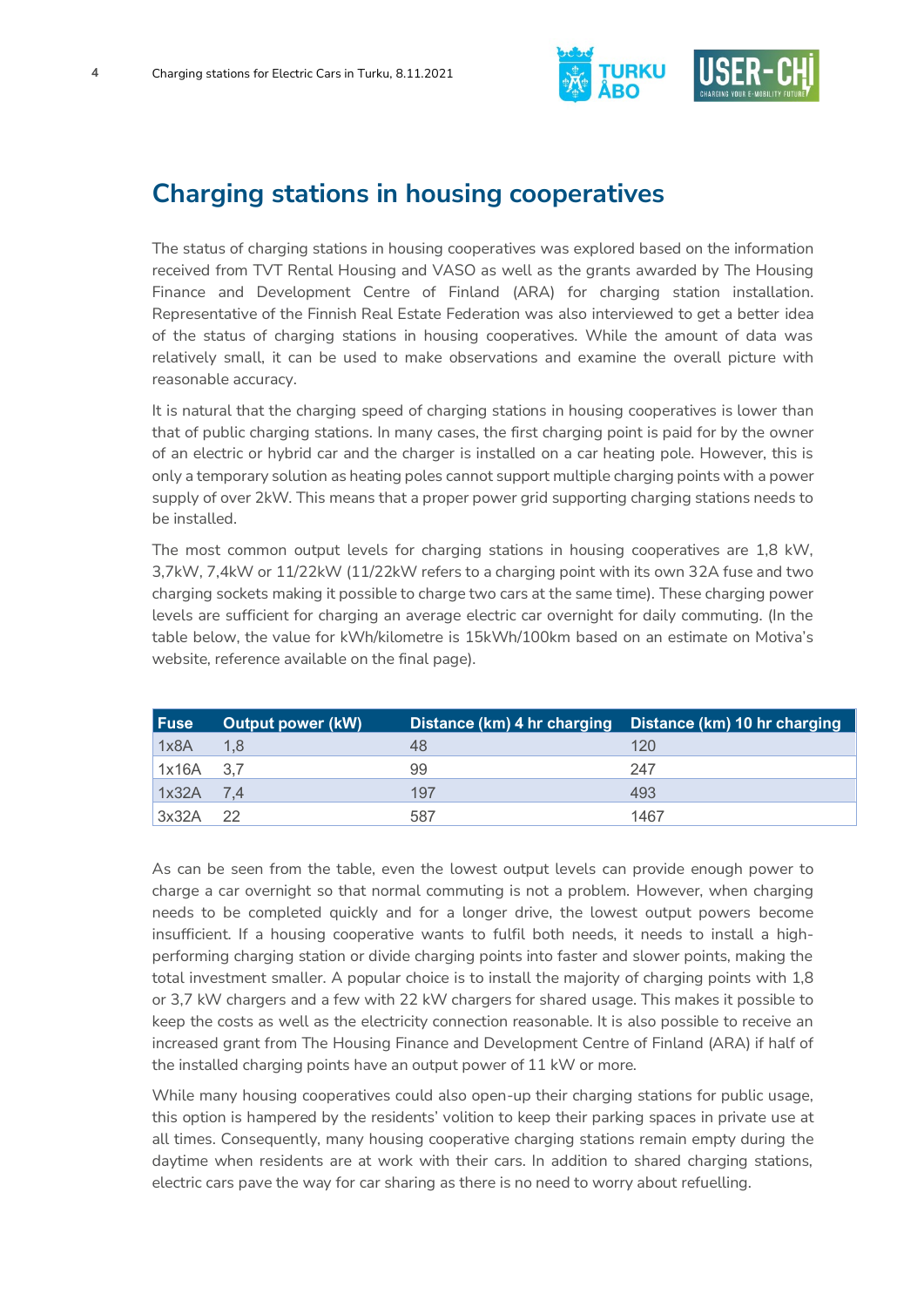

#### **The development of charging stations in the future**

The number of electric cars and charging stations has grown rapidly during the past few years. So far, the development of charging stations has been driven solely by the market. However, recent changes in the Land Use and Building Act (https://www.finlex.fi/fi/laki/alkup/2020 /20200733) stipulate that new and extensively renovated residential buildings with more than four parking spaces must be built in such way that all parking spaces have a capacity for electric charging points. The law also states that other public and private properties are obliged to install charging stations and charging points to new buildings in relation to the number of parking spaces. Furthermore, all existing buildings with more than 20 parking spaces need to be incorporated with one normal charging point by the end of 2024.

The new law will increase the number of charging points within this decade and support the take-up electric cars in Finland. Before the law was passed, Motiva estimated that the law will increase the number of charging points in Finland by 92 000 units and the capacity for installing charging points by 326 000 units (https://www.eduskunta.fi/FI/vaski/HallituksenEsitys/Sivut/ HE\_23+2020.aspx). A majority of the capacity will be incorporated into residential buildings and a majority of the new charging points will be installed elsewhere. In the city of Turku, this will account to a new capacity of approximately 12 000 charging points and approximately 3400 new installed charging points. However, these numbers are bare estimates, and the actual final numbers may vary. The charging points will be installed mainly to commercial and office properties with many parking spaces available. In practice, the change in law means that in 2025 every medium and large commercial property will have at least one charging station installed.

It is good that the number of public charging stations is increased, and a network created to support effortless use of electric cars in Finland and in Europe. However, the change in law will mostly increase the number of charging stations in the city and at commercial centres which will not solve the issue of a wider coverage. Most electric cars are charged at home or at work meaning that charging stations are not necessarily needed at every supermarket's car park. On the other hand, it makes sense to charge plug-in hybrids during every stop as their range is shorter than that of electric cars. Significant investments in super-fast charging stations alongside highways are needed for longer inter-city travelling as these stations will make possible to extend the distance travelled to hundreds of kilometres, just like with combustion engine cars. It will be interesting to see how the charging network in Finland and in the region of Turku develops as electric cars become more common and whether there will be major changes in the charging prices in the near future.

The City of Turku is a partner in an EU Horizon 2020 -funded USER-CHI project which creates innovative solutions for the charging of electric cars and light electric vehicles. As part of the project, the City of Turku, VASO and TVT Rental Housing create a masterplan for electric charging in the region of Turku. The purpose of the plan is to direct the development of the charging network in way that serves the needs of the citizens as well as possible. During the project, information on charging stations will be provided to businesses, housing cooperatives and residents. The objective is that charging stations will support the uptake of electric cars and decrease carbon emissions caused by traffic. In addition, as part of the project the City of Turku and the other partners develop services for charging of electric bicycles and V2G charging. More information is available via the links in references.